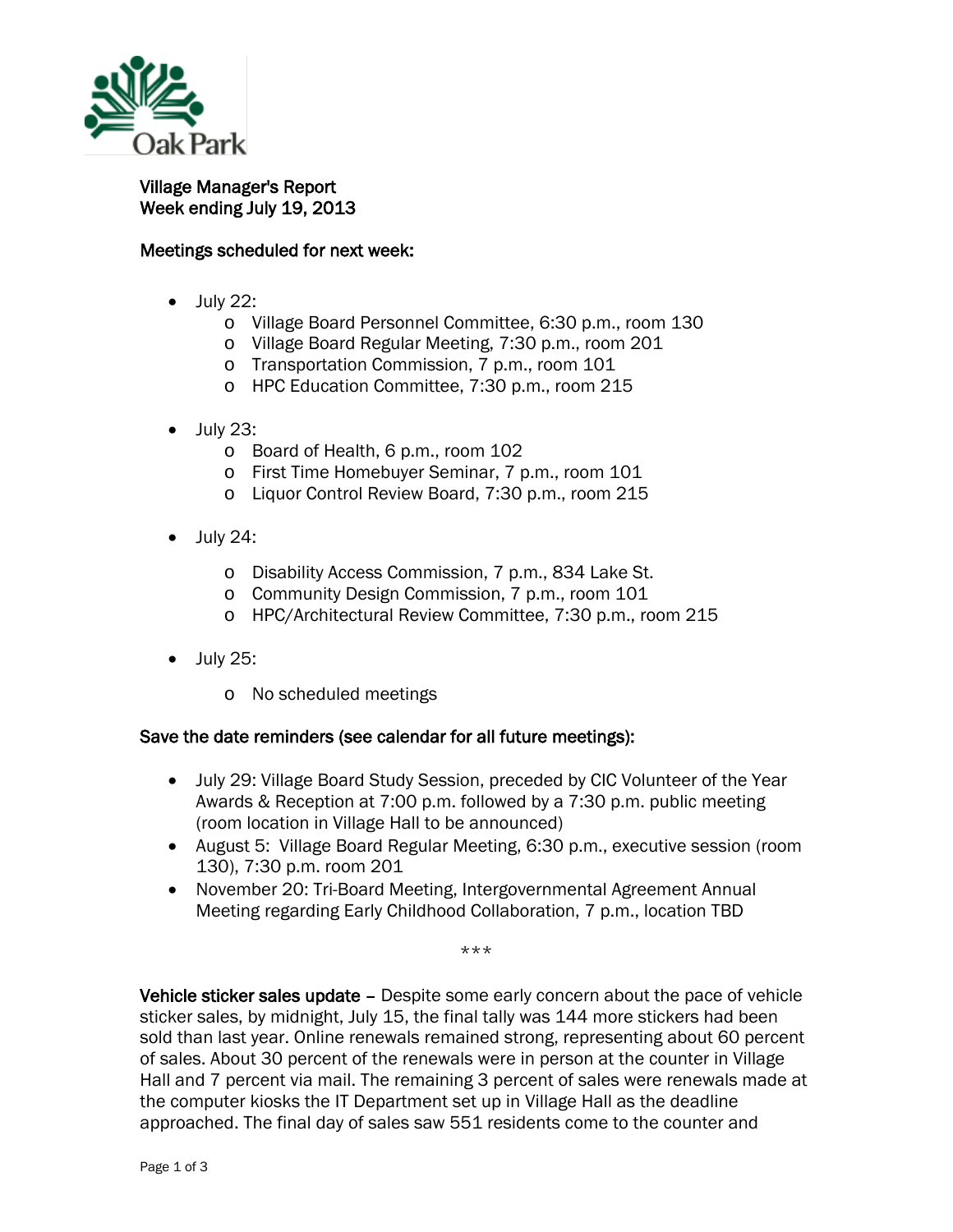another 376 use the kiosks. Perhaps a share of this year's kiosk users will renew online next year from home or other sites.

Flu shot distribution strategy - Following a discussion with the head pharmacist at a local Osco, the Health Department is exploring a strategy to link residents to local resources, rather than offering clinics staffed by employees and volunteers. Clinics may continue to be offered at public sites as in the past, but they would be sponsored and staffed by private providers. Since organizations such as Osco are able to bill Medicare and private insurance, as well as offer a gift card to those they vaccinate, the incentive to get the important inoculation may be greater than anypromotional message the Village may disseminate. Department staff will continue to link residents who might not have insurance to the PCC Community Wellness Clinic as well as promote the [http://www.flu.gov](http://www.flu.gov/) where local resources for flu shots are identified. In addition, the Health Department will continue to provide flu vaccinations to Village employees as a way to assure that the workforce is adequately vaccinated.

New housing funds – The West Cook Housing Collaborative was among 54 not-forprofit groups to share in \$70 million distributed from the 2012 national foreclosure settlement. The Collaborative's share, announced Wednesday by Illinois Attorney General Lisa Madigan, will be about \$3 million. The funds will be used to continue to support our current single-family initiative across the five participating communities. Funds will be used to purchase, rehab and sell foreclosed properties. Collaborative representatives will be meeting next week and the funds will be discussed. The group most likely will look for greatest opportunities within each of the communities rather than simply dividing up the funds. [Click here to read the news release](http://illinoisattorneygeneral.gov/pressroom/2013_07/20130717.html) announcing the funding.

Building & Property Standards update – The volume of permit and plan review applications dropped slightly in June, perhaps as a result of the severe weather. The number of permit applications decreased 8 percent and plan reviews declined 3 percent from the previous month. Requests for construction inspections were unchanged from May. Notable projects that were issued building permits in June include repair of the Holley Court Parking Garage, renovation of the Oak Park Library's First Floor Lobby and renovation of the West Suburban Medical Center's Wound Care Clinic. Plan reviewers worked on reducing the case backlog. At the end of the month 28 applications were in the plan review queue with only one case overdue by five days. [Click here](http://www.oak-park.us/sites/default/files/456678891/2003-june-building-monthly-report.pdf) to read the full report.

Capital improvements update – Water and sewer main improvements on Taylor Avenue between South Boulevard and Randolph Street are complete and the street is reopened to traffic. The contractor will apply a sealer to the concrete later this month. Sewer work has started on Harvey Avenue north of Chicago Avenue. The contractor expects to complete the underground work on Harvey the week of July 22, with final pavement restoration in August. Street patching continues throughout the Village, but should be completed the week of July 22.

North Boulevard water and sewer main improvements – The contractor has completed all of the underground and pavement on this project. Both streets are open to parking and traffic while the remaining minor work is completed.